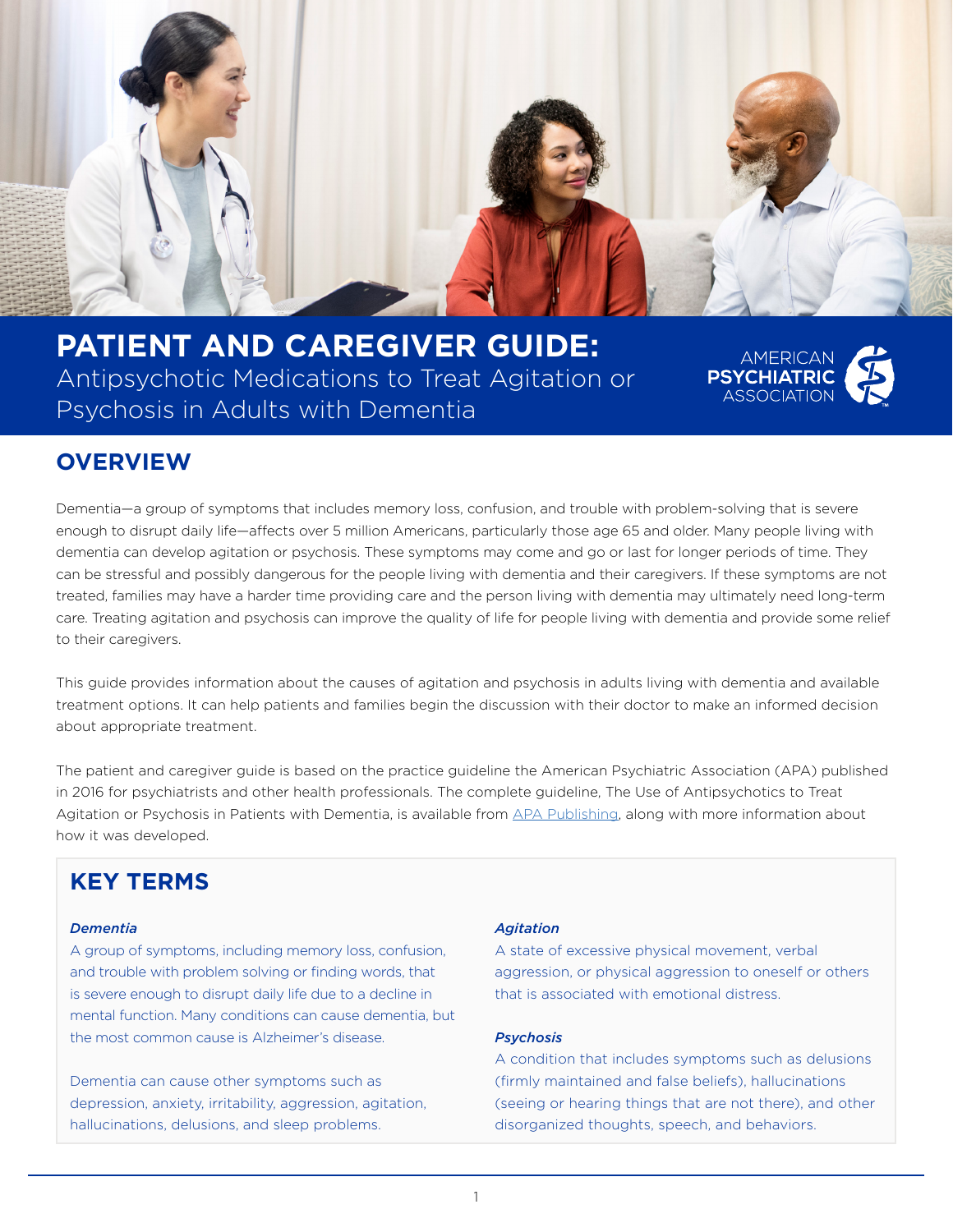# Patient and Caregiver Guide

## **CAUSES OF AGITATION OR PSYCHOSIS**

Changes in the brain may make it difficult for a person with dementia to express discomfort, pain, or basic needs. As a result, many situations can cause a person living with dementia to feel agitated. Some of the common ones include:

- problems with eyesight or hearing
- experiencing hunger, fatigue, pain, or discomfort
- recent medication changes, side effects, or drug interactions
- boredom, loneliness
- distractions and excess stimulation such as loud noises, TV
- change in environment
- difficulty carrying out simple tasks
- feeling rushed to complete tasks such as bathing, dressing, or other daily activities
- feeling a loss of privacy or modesty, or other loss of control
- sensing frustration, anxiety, or other emotional distress from others
- perceived threats

Symptoms of psychosis in people with dementia are often due to changes happening in the brain. They may also be caused by medical illness, or by medication changes, side effects, or interactions. It's important to talk with a doctor about all the possible causes of these symptoms.

## **EVALUATION AND TREATMENT OF AGITATION AND PSYCHOSIS**

#### See a Doctor for a Thorough Checkup

It is important to see a doctor for a thorough checkup. Agitation and psychosis may worsen if they are not addressed. The doctor will recommend appropriate treatment options based on the type of dementia, specific symptoms and severity, and the unique situation and preferences of both the person living with dementia and their caregivers.

#### Try Non-Medication Options First

Experts recommend starting with non-medication options for treating agitation or psychosis, except in cases of emergency. It is important to know that everyone responds differently to treatment. If one approach does not work, try another one. These non-medication options are not usually harmful, and may include having the caregiver:

- modify the environment, for example, reduce noise, or remove items that could be upsetting
- encourage positive behaviors
- involving the person in activities such as:
	- taking a walk
	- talking about memories or looking at photos
	- meditating
	- playing their favorite music
	- coloring pictures
	- playing with or petting a trained animal

It is important to continue to use non-medication approaches even if medication treatment is also being used. More information and tips for managing the symptoms of dementia are included under the [Additional Resources](#page-3-0) section. Caregivers can learn to understand these symptoms better and improve communication skills with the person living with dementia. By learning how to care for and cope with the symptoms of agitation and psychosis, families can reduce their sense of burden and improve their own well-being.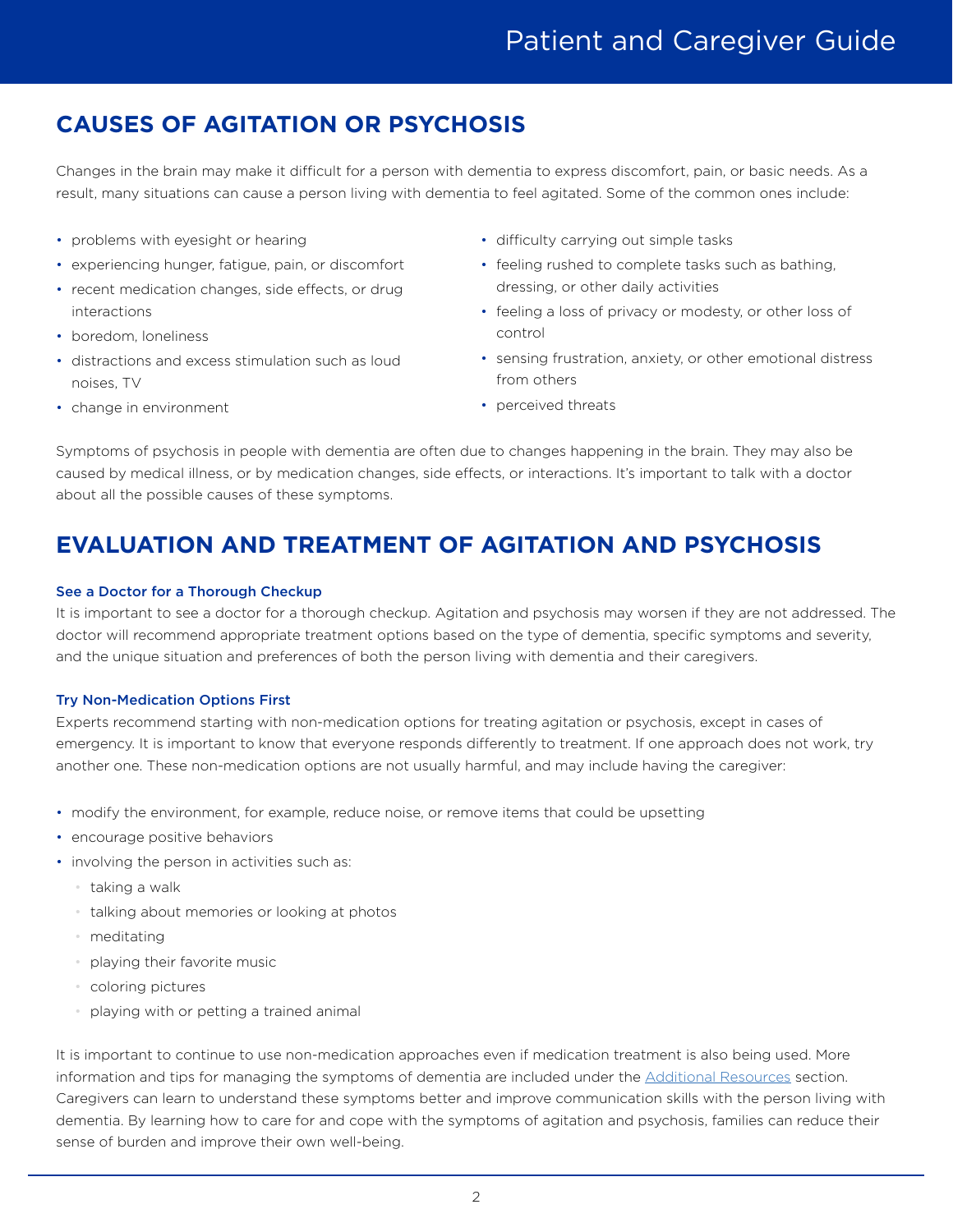#### Consider Antipsychotic Medications

Medication options to treat agitation or psychosis may involve using antipsychotics. Common antipsychotic medications include risperidone, olanzapine, aripiprazole, quetiapine, and haloperidol. The decision to use these medications should be made carefully and in consultation with a doctor. Antipsychotic medications should only be used in cases of emergency or when agitation or symptoms of psychosis are severe, dangerous, or cause significant distress.

How effective antipsychotic medications are may vary depending on things such as the type of dementia, severity of symptoms, and other unique situations. On average, the benefit of antipsychotic medications in clinical studies is small. For some individuals, they may reduce distress, make it easier for caregivers to provide care, and improve safety and quality of life.

#### Review Possible Side Effects of Medication with the Doctor

Like all prescription medications, antipsychotics have a risk of side effects that can range from mild to severe. Drowsiness is very common with antipsychotic treatment. Some people who take an antipsychotic medication experience weight gain, lightheadedness, and changes in walking. Although rare, older adults may have an increased chance of having more severe side effects such as a stroke or dying. The FDA has placed a warning on the labeling of all antipsychotic medications that describes this risk. Although younger individuals who take antipsychotic medication have an increased risk of developing diabetes or changes in blood lipids, close monitoring is important in individuals of all ages. The doctor will also check for these side effects.

#### Discuss Benefits and Risks of Medication with the Doctor

People living with dementia and caregivers should discuss the potential risks and benefits of any antipsychotic medication with their doctor. This will help them make an informed decision about prescription medication use. Be sure to communicate to the doctor any previous side effects from a specific medication, as well as preferred treatment choices. It is important to know that everyone responds to medications differently. If one medicine does not work, the doctor may suggest trying another one. It is also important to understand that treating agitation or psychosis with medications involves coordination among care providers, including pharmacists. This helps prevent harmful drug interactions or impacting on other chronic conditions.

### **WHAT TO DO WHEN USING AN ANTIPSYCHOTIC MEDICATION**

#### Ask the Doctor about Starting at a Low Dose

For older people with dementia, a common starting dose is one-third to one-half the dose that is used with a younger adult, or the smallest tablet available. Doses should be increased slowly to the lowest amount that relieves symptoms.

#### Work with the Doctor to Monitor Response and Side Effects

Talk to the doctor regularly to see if symptoms have improved and if there are any side effects. It may be helpful to write down and share information with the doctor about any responses or side effects to the prescribed medication, or changes in other medications or medical conditions.. If there are side effects, discuss with the doctor whether to continue the medication, decrease the amount, or stop taking it. (Sample symptom tracker: http://alzlive.com/wp-content/ uploads/2015/08/Biography\_Based\_Care-Symptom\_Tracker.pdf)

#### Talk to the Doctor about Checking Response at Four Weeks

If the symptoms have not changed after taking an adequate amount of the medication for four weeks, a doctor should lower the dose and stop the medication to avoid potential harms. If severe, dangerous, or distressing symptoms continue, talk to the doctor about what to do next.